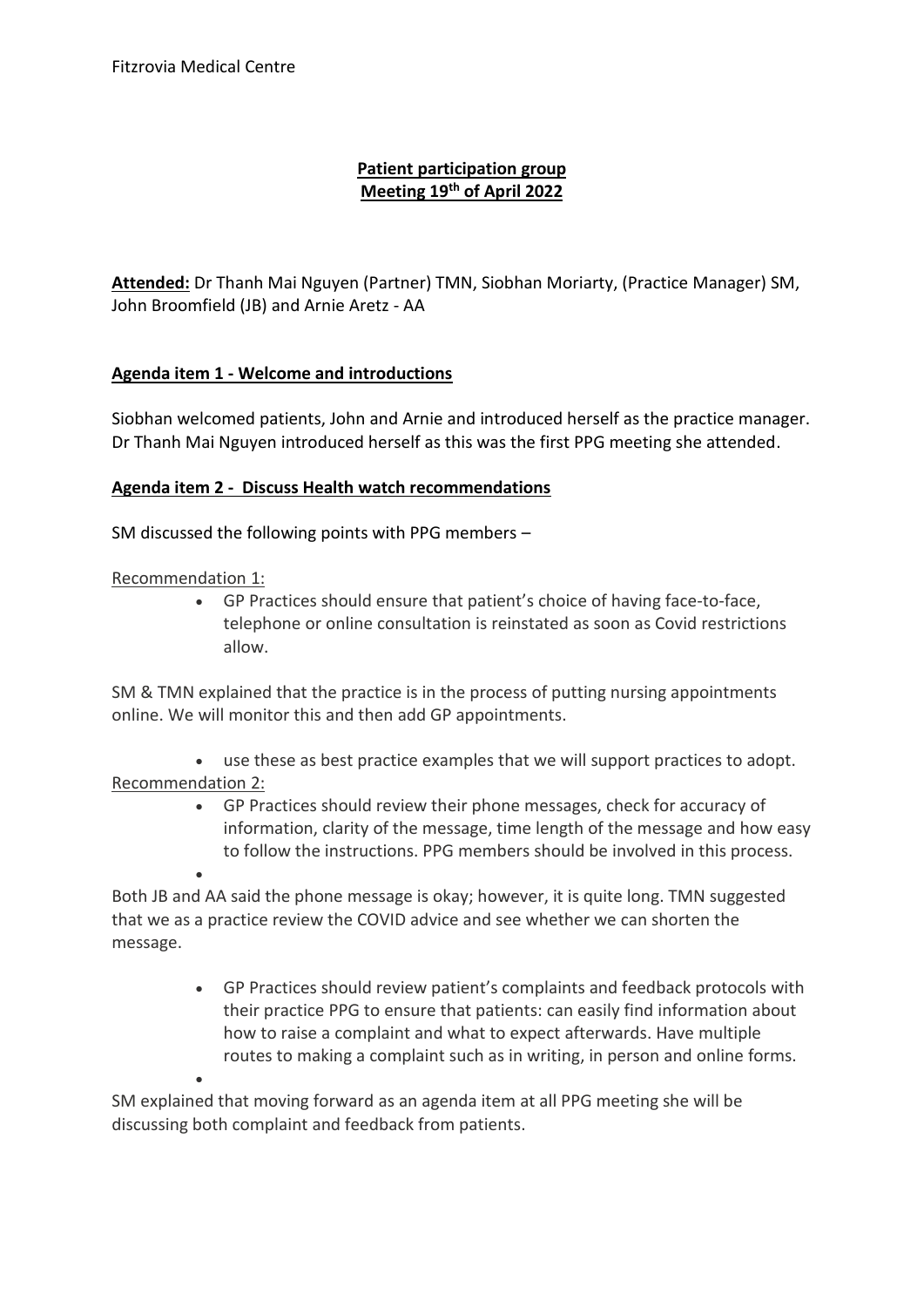#### **Agenda item 3 - Discuss patient survey results**

Both SM and AA met in January 2022 to go through the patient survey results, but was keen to discuss further in today's meeting.

SM explained that each year surveys are sent out to patients for completion. SM sent out a link for PPG feedback. Nicholas B sent an email with thoughts, one main points being the multiple access of contacting the practice to make a request or appointments. JB enquired whether there could be a way of patients submitting emails/requests to patients and them being accessed and dealt with outside surgery hours. TMN explained that we offer the Econsult service on our website. Patients can submit a routine request anytime of the day, including weekends and this will be viewed and managed by the practice. FMC decided to keep this facility running throughout the weekend to allow patients to continue to use the service.

SM also said on the back of patient feedback that a new phone system has been installed, meaning more lines into the practice and a dashboard to help monitor the incoming calls. Both JB and AA reported no issues when calling the practice.

Noted was the poor score for interaction with reception. Both patients felt reception dealt and managed their queries well, and found them pleasant considering the difficulties faced over the past two years. SM said the partners acknowledged that demand and pressures have increased on the team and were pleased to say we have recruited an additional PM staff member to help with the increased traffic coming into reception.

#### **Agenda item 4 – Upcoming CQC Inspection**

SM explained that the practice has been notified of their CQC inspection. SM said that everything we do in practice will be reviewed and marked in accordance with in 5 areas. Safe, effective, caring, responsive and well-led.

SM asked if she could send a feedback link to PPG members.

#### **Agenda item5 – complaints and positive feedback**

Complaints discussed –

Blood test booking delay

Patient consultant sent a blood request via email. Email attached without task being sent to doctor to action.